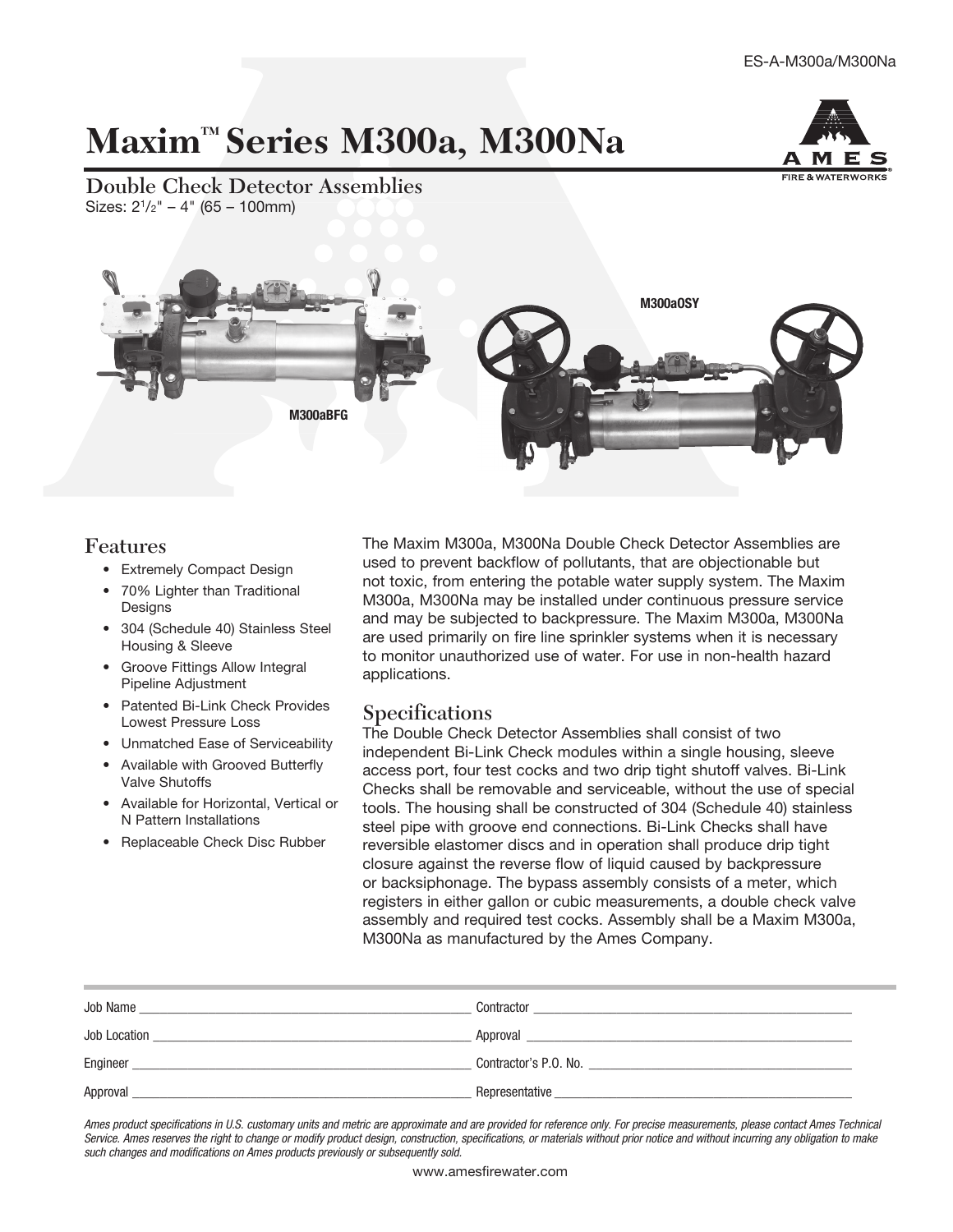## Configurations

- Horizontal
- Vertical up
- "N" pattern horizontal

# Materials

- Housing & Sleeve: 304 (Schedule 40) Stainless Steel
- Elastomers: EPDM and Buna 'N'
- Bi-Link Checks: Noryl®, Stainless Steel
- Check Discs: Reversible EPDM
- Test Cocks: Bronze Body Nickel Plated
- Pins & Fasteners: 300 Series Stainless Steel
- Springs: Stainless Steel

# Available Models

- OSY UL/FM flanged outside stem and yoke resilient seated gate valves
- BFG UL/FM grooved gear operated butterfly valves w/tamper switch
- \*OSY FxG Flanged inlet gate connection and grooved outlet gate connection
- \*OSY GxF Grooved inlet gate connection and flanged outlet gate connection
- \*OSY GxG Grooved inlet gate connection and grooved outlet gate connection

Available with grooved NRS gate valves - consult factory\* Post indicator plate and operating nut available - consult factory\* \*Consult factory for dimensions

# Pressure — Temperature

Temperature Range:  $33^{\circ}F - 110^{\circ}F (5^{\circ}C - 43^{\circ}C)$ Maximum Working Pressure: 175psi (12.06 bar)

# Dimensions — Weights





#### *M300a, M300Na*

|           | SIZE (DN) | <b>DIMENSIONS</b> |     |                     |     |                |       |                |      |            |     |                 |     |                 | WEIGHT |                |     |       |      |        |      |
|-----------|-----------|-------------------|-----|---------------------|-----|----------------|-------|----------------|------|------------|-----|-----------------|-----|-----------------|--------|----------------|-----|-------|------|--------|------|
|           |           | A                 |     | C(0SY)              |     | D              |       |                |      | H          |     |                 |     |                 |        |                |     | M300a |      | M300Na |      |
| in        | mm        | in                | mm  | in                  | mm  | in             | mm    | in             | mm   | in         | mт  | in              | mm  | in              | mm     | in             | mm  | lbs.  | kgs. | lbs.   | kgs. |
|           |           |                   |     |                     |     |                |       |                |      |            |     |                 |     |                 |        |                |     |       |      |        |      |
| $2^{1/2}$ | 65        | 31                | 787 | $16^{3}/\mathrm{s}$ | 416 | $3^{1/2}$      | 89    | $29^{1}/_{16}$ | 738  | $22^{3}/4$ | 578 | $15^{13}/_{16}$ | 402 | $8^{13}/_{16}$  | 223    | $13^{3}/_{16}$ | 335 | 139   | 63   | 147    | 67   |
|           | 80        | $131^{11}/_{16}$  | 805 | $18^{7}/\!s$        | 479 | $3^{11}/_{16}$ | 94    | $30^{1/2}$     | 775  | $22^{3}/4$ | 578 | $17^{1}/8$      | 435 | $9^{3}/_{16}$   | 233    | $14^{1/2}$     | 368 | 159   | 79   | 172    | 78   |
|           | 100       | $40^{1/2}$        | 029 | 2231                | 578 | ა              | $12-$ | $39^{3}/$      | 1010 | $30^{3}/4$ | 781 | $20^{3}/_8$     | 518 | $11^{11}/_{16}$ | 297    | $15^{3}/_{16}$ | 386 | 233   | 106  | 256    | 116  |







#### *M300aBFG, M300NaBFG*

| SIZE (DN)<br><b>DIMENSIONS</b> |     |            |     |                |     |                |     |             |     |            |     |                                      |     |                | WEIGHT |            |     |          |      |           |      |
|--------------------------------|-----|------------|-----|----------------|-----|----------------|-----|-------------|-----|------------|-----|--------------------------------------|-----|----------------|--------|------------|-----|----------|------|-----------|------|
|                                |     |            |     |                |     |                |     | G           |     |            |     |                                      |     |                |        |            |     | M300aBFG |      | M300NaBFG |      |
| in.                            | mm  | in.        | mm  | in.            | mm  | in.            | mm  | in.         | mm  | in.        | mm  | in.                                  | mm  | in.            | mm     | in.        | mm  | lbs.     | kas. | lbs.      | kgs. |
| $2^{1/2}$                      | 65  | 28         |     |                | 203 | $3^{1/2}$      | 89  | $29^{7}/_8$ | 759 | $22^{1/8}$ | 562 | 14 <sup>15</sup> / <sub>16</sub> 379 |     | $8^{13}/_{16}$ | 223    | 13         | 330 | 70       | 32   | 78        | 35   |
| υ                              | 80  | $28^{1/2}$ | 724 | $8^{5}/_{16}$  | 211 | $3^{11}/_{16}$ | 94  | $30^{3}/4$  | 781 | $22^{3}/4$ | 578 | $15^{7}/_{16}$                       | 392 | $9^{3}/_{16}$  | 233    | $13^{1/2}$ | 343 | 68       | 31   | 81        | 37   |
| 4                              | 100 | 36         | 914 | $8^{11}/_{16}$ | 221 | $4^{13}/_{16}$ | 122 | 39          | 991 | $30^{3}/4$ | 781 | 18                                   | 457 | $11^{11}/10$   | 297    | 15         | 381 | 133      | 60   | 156       |      |

Noryl® is a registered trademark of General Electric Company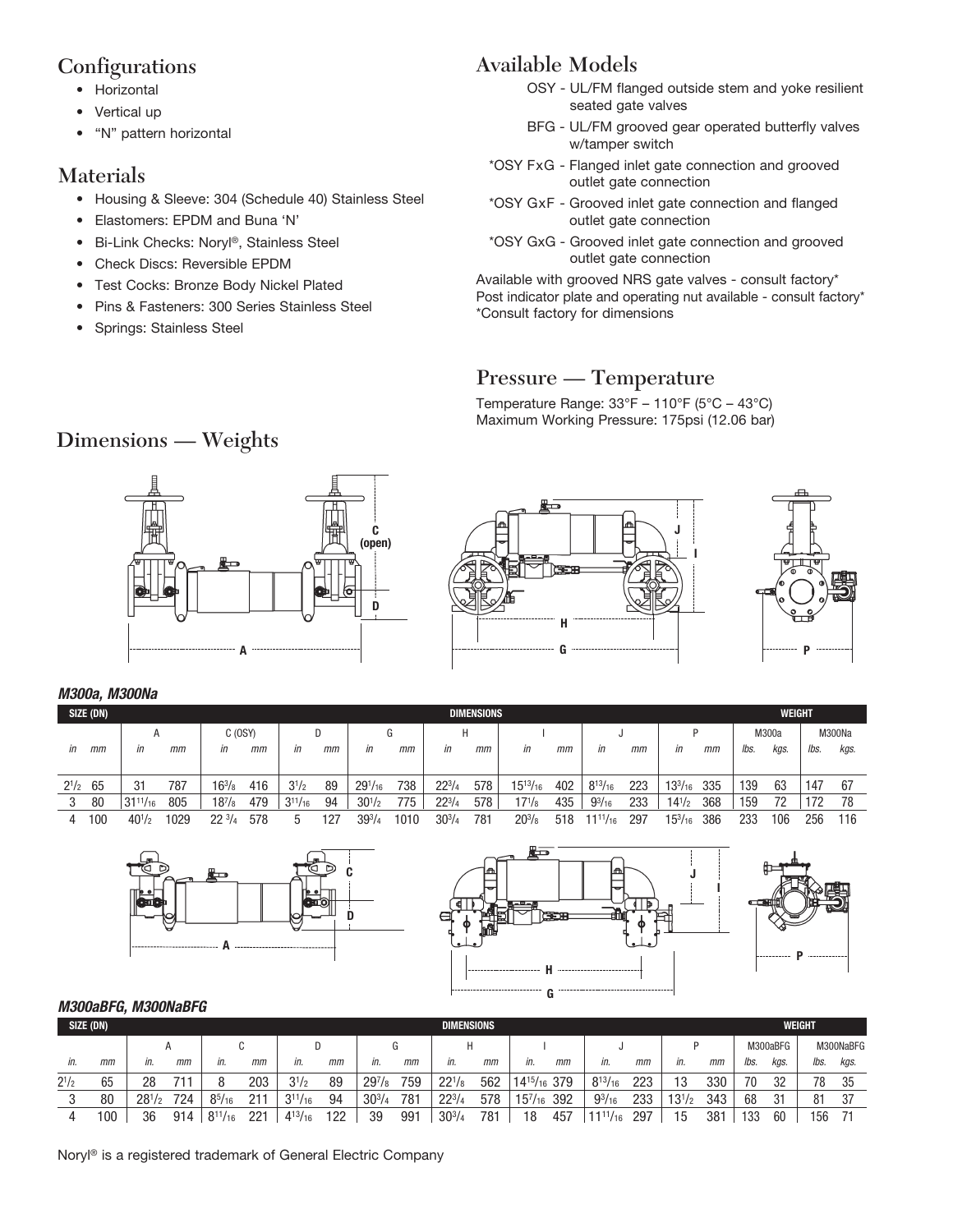

**For additional approval information please contact the factory or visit our website at www.amesfirewater.com**

## **Capacity**

UL/FM Certified Flow Characteristics Flow characteristics collected using butterfly shutoff valves. See literature S-MAXIM-200, 300 for gate valve flow characteristics \* = Rated flow \*\* = UL Tested

- Horizontal **WALD** Vertical ----- N-Pattern







*IMPORTANT:* INQUIRE WITH GOVERNING AUTHORITIES FOR LOCAL INSTALLATION REQUIREMENTS